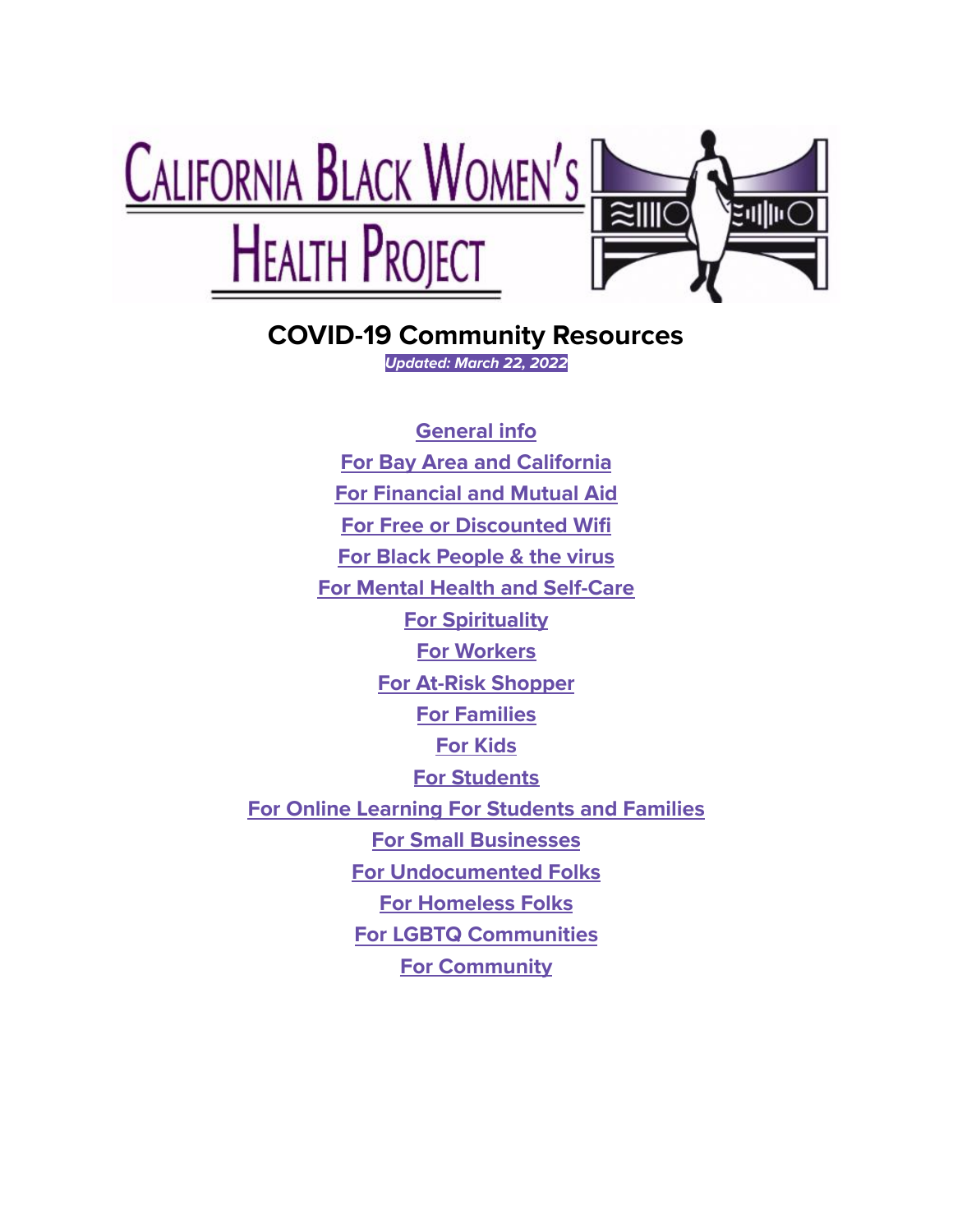#### **General info**

Center for Disease Control and [Prevention](https://www.cdc.gov/) World Health [Organization](https://www.who.int/emergencies/diseases/novel-coronavirus-2019)

#### **For Bay Area and California**

Alameda Public Health [Department](https://covid-19.acgov.org/index.page) California [Department](https://www.cdph.ca.gov/Programs/CID/DCDC/Pages/Immunization/nCOV2019.aspx) of Public Health County of Los Angeles Public Health [Department](http://publichealth.lacounty.gov/media/Coronavirus/) San Francisco COVID-19 [Response](https://sf.gov/topics/coronavirus-covid-19?fbclid=IwAR3_oyRnyTeVsHtwEPeRt8vgSxqFS7x305IzNW118plsv2L21m9nG89w59I) Site San Francisco [Department](https://www.sfdph.org/dph/alerts/coronavirus.asp) of Public Health Santa Clara [County](https://publichealth.sccgov.org/home) Public Health San Mateo County Health [Department](https://www.smchealth.org/coronavirus)

# **For Financial & Mutual Aid**

United Way Emergency Relief Fund: Call 1-866-211-9966 and share your zip code to be directed to your nearest agency. Financial [Solidarity](https://docs.google.com/spreadsheets/d/1FBEU0cdAGpScU0JrOlYFm8FrY1Bjr0_HsyW4hWOj74I/edit?fbclid=IwAR0JEMslDlce8kSJ3nqJI6N05fxa93Wc8lY0JCYT9Et2xrXIdtjLGBLuOGM#gid=1858085247) Fund - a spreadsheet of folks offering money and other resources, contact individually East Bay, CA Mutual Aid [Request](https://docs.google.com/forms/d/e/1FAIpQLSeL8HnzhwF83qq3qyDJPsE0fTSRweSp4RBZrNq-pTa3un60qg/viewform) - request aid in the East Bay Area South Bay, CA Mutual Aid [Request](https://www.aidnetwork.org/) - request aid in the South Bay Area San [Francisco,](https://airtable.com/shrijh8BPzR1gWN0T) CA Mutual Aid Request - request aid in San Francisco San [Francisco,](https://docs.google.com/forms/d/e/1FAIpQLSf6H18SgcAFYYBRsVEO2ragFad2pxCtKEAEtUOLkbJWYqi5yQ/viewform) CA Mutual Aid Request 2 - request aid in San Francisco San Francisco, CA [Community](https://docs.google.com/forms/d/e/1FAIpQLSeHPN6fTKeFq8kYCigBJ7Dicyiq5vyTKJJN7FJ7lF2QRBJKFA/viewform) Support - request aid in San Francisco

# **For Free or Discounted Wifi**

Discounted wifi for [low-income](https://internetessentials.com/) families - Comcast Free access to Spectrum Broadband and Wi-Fi For 60 Days For New K-12 and College Student [Households](https://corporate.charter.com/newsroom/charter-communications-to-participate-in-fcc-emergency-broadband-benefit-program) - Spectrum

# **Black People & the virus**

Why the Virus is a Civil Rights Issue" 'The Pain Will Not Be Shared [Equally'](https://www.nytimes.com/2020/04/19/us/coronavirus-civil-rights.html) - New York Times Will Smith Interviews Dr. Anthony Fauci About the [Prevalence](https://www.youtube.com/watch?v=9GKRwE0kHDg) of COVID-19 in African Americans - Youtube What Explains the [COVID-19](https://www.npr.org/sections/health-shots/2020/04/18/835563340/whos-hit-hardest-by-covid-19-why-obesity-stress-and-race-all-matter) Race Gap? - NPR

# **For Mental Health and Self-Care**

[COVID-19](https://borislhensonfoundation.org/mwsp-free-virtual-therapy-support) Free Virtual Therapy Support - Taraji P. Henson's Mental Health Foundation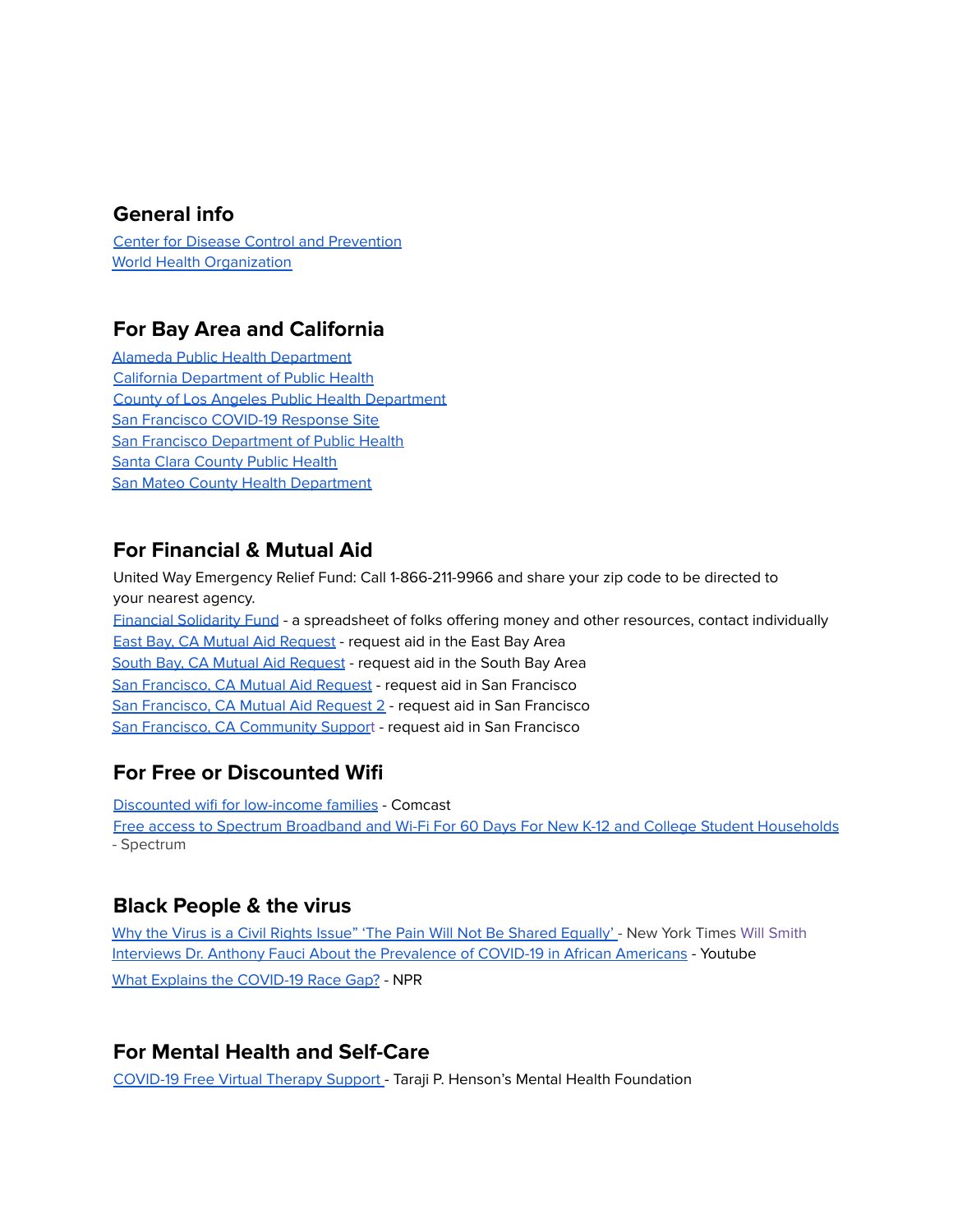[Talkspace's](https://www.talkspace.com/blog/coronavirus-talkspace-resources/) Mental Health Resources [Headspace](https://www.headspace.com/headspace-meditation-app) - offering free meditation under "Weathering the Storm" theme [Mindfulness](http://www.code2040.org/mindfulness-health-wellness-series) Health and Wellness Series: Weekly yoga and meditations Peers.org in Alameda County **For Spirituality**

#### **For Workers**

For all workers in CA affected by COVID- 19, information on filing an [unemployment](https://edd.ca.gov/about_EDD/Coronavirus-2019.HTM?fbclid=IwAR34qAMXqSTWWeKuc3icl6FzfYcfiGoUuWmiEGR-Z5vI4AGrQQWN75GzYAU) insurance claim - State of California Employment Development Department Relief Fund for [Workers](https://ofwemergencyfund.org/)

#### **For At-Risk\* [Shoppers](https://www.tasteofhome.com/collection/grocery-stores-senior-shopping-hours/)**

**(\*Including senior citizens, pregnant people, folks with vulnerable immune systems)** DoorDash and UberEats offer free delivery right now. [Safeway](https://www.usatoday.com/story/money/2020/03/17/coronavirus-shopping-stores-introduce-time-for-vulnerable-elderly-pregnant/5074064002/) invites "at-risk" shoppers from 7-9 a.m [Whole](https://media.wholefoodsmarket.com/how-whole-foods-market-is-responding-to-covid-19) Foods invites customers 60 and older to stores one hour before opening to the public [Target](https://corporate.target.com/about/purpose-history/our-commitments/target-coronavirus-info) reserves the first hour on Wednesdays to "vulnerable guests" Dollar [General](https://newscenter.dollargeneral.com/news/dollar-general-announces-first-hour-of-operations-to-be-dedicated-to-senior-customers.htm?view_id=3828) reserves the first hour of every business day to senior shoppers

#### **For Families**

Free [counseling](https://www.alamedakids.org/resource-directory/search-resource-directory.php?by=service&id=12) service for parents of children from pregnancy to 3 years of age - Parentline Where kids can get free lunches during the [COVID-19](https://www.sfgate.com/coronavirus/article/kids-students-free-lunches-coronavirus-covid-15134702.php) school closures - SFgate [Domestic](https://acphd.org/media/88820/domestic_violence.pdf) violence resource guide for Alameda County - Alameda County

#### **For Kids**

Family Basic Needs [Programs](https://www.alamedakids.org/resource-directory/search-resource-directory.php?by=service&id=1) - Alameda County Just For Kids: A Comic Exploring The New [Coronavirus](https://www.npr.org/sections/goatsandsoda/2020/02/28/809580453/just-for-kids-a-comic-exploring-the-new-coronavirus) - NPR Article to talk about the [coronavirus](https://www.tinabryson.com/news/coronavirus-talking-points-for-parents-amp-teachers-with-the-whole-brain-child-approach) to children for teachers and parents - Tina Payne Bryson, PhD

#### **Online Learning For Students and Families**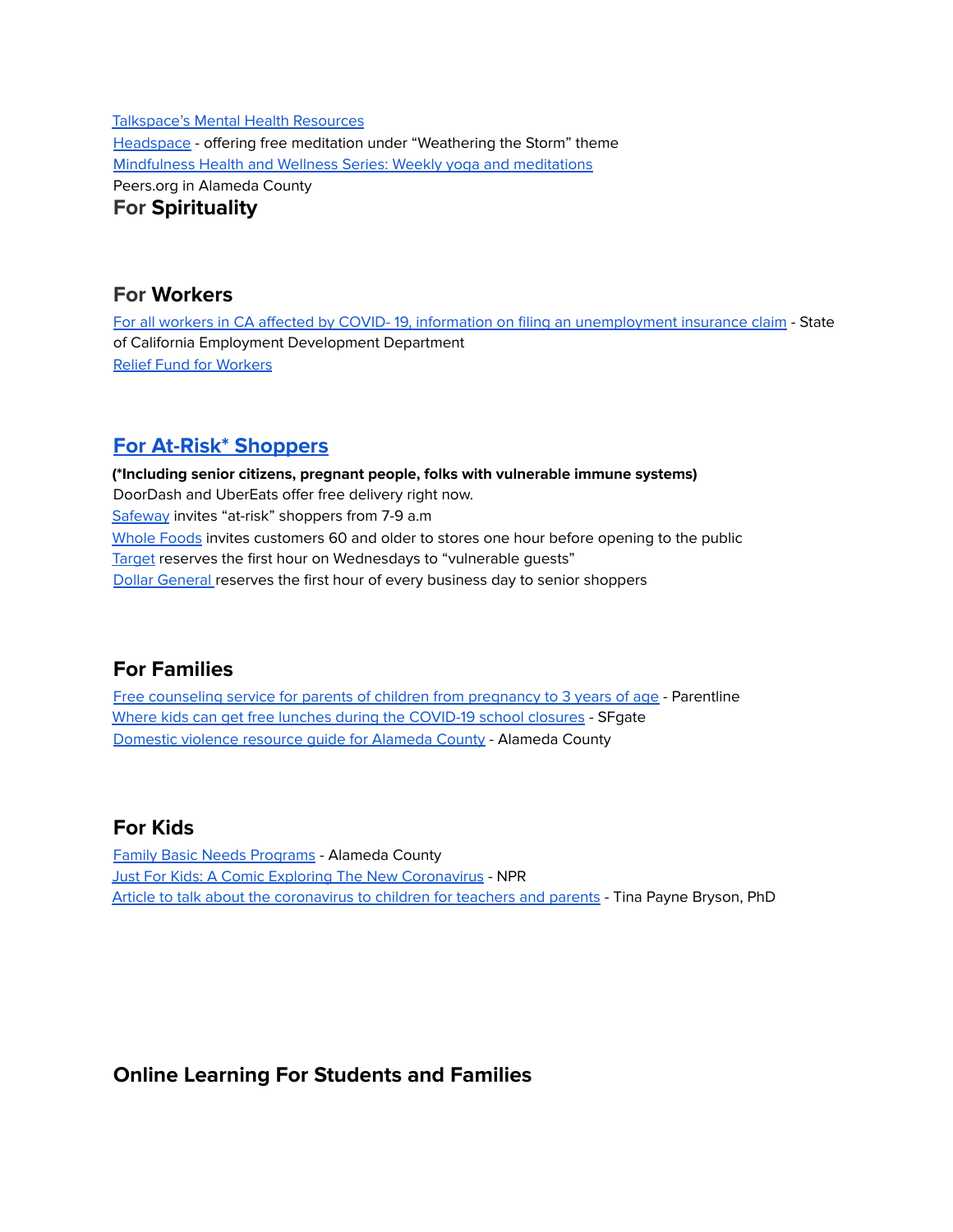Online Learning Platform to Teach K-12 Students Coding and [Computer](https://code.org/) Science - Code.org

Best [Messaging](https://www.commonsense.org/education/top-picks/best-messaging-apps-and-websites-for-students-teachers-and-parents) Apps and Websites for Students, Teachers, and Parents - Common Sense Media Virtual Field Trips and [Experiential](https://www.commonsense.org/education/top-picks/virtual-field-trip-apps-and-websites) Learning - Common Sense Media Printable At-Home Packets and Online [Math/Reading](https://www.curriculumassociates.com/distance-learning) Content - Curriculum Associates School Closure Learning Guide during [Coronavirus](https://www.greatschools.org/gk/coronavirus-school-closure-support/?utm_source=newsletter&utm_medium=email&utm_content=031520.4) (COVID-19) - Great Schools Using Khan [Academy](https://support.khanacademy.org/hc/en-us/articles/360040167432-How-can-Khan-Academy-be-used-for-remote-learning-during-school-closures-) for Remote Learning During School Closures - Khan Academy Live Online [Classes](https://outschool.com/) for Ages 3-18 - Outschool At Home [Learning](https://www.pbssocal.org/education/at-home-learning) - PBS SoCal Free math [instructional](https://www.stmath.com/learning-recovery?fbclid=IwAR2Z9kqIE7kBcVq7YdAEYuvWQEW2quTvZ6m9KS_zMeyeiT9wHYcwgpmeRv0) program for students in grades K-8 - MIND Research Institute Free, online learning [experiences](https://www.scholastic.com/parents/school-success/learn-at-home.html) for kids of all ages - Scholastic

#### **For Small Businesses**

[COVID-19](https://covid19.helloalice.com/) Business Resource Center - HelloAlice

#### **For Undocumented Folks**

Accessing Health Services while being [Undocumented-Your](https://protectingimmigrantfamilies.org/wp-content/uploads/2020/02/You-Have-Rights-Protect-Your-Health-Updated-February-2020-ENGLISH.pdf) rights Relief support for [Undocumented](https://docs.google.com/document/d/1IsPLuHoYK6ec7Gzxaw0i7On-NT1Z9IEj/edit?fbclid=IwAR0FPB7M2R9_crcaccQKogUmMIXzN6tN13rBzpkVrWOAH5t5UsVp4888rS0) Workers in California Tangible Support for [Undocumented](https://docs.google.com/document/d/1PxLuuH0-hwHXftUXuEi52Q1qWUDegN8_I1L4ulIFwzk/edit) Communities during Covid-19 - Immigrants Rising

# **For Folks with Disabilities**

East Bay Disabled Folks [COVID-19](https://docs.google.com/forms/d/e/1FAIpQLSc7LLhYN243k6xFlmQH26lAN9EoRXgEQGrghbqL8Ttc1K8YNA/viewform) Support Request Form

# **For Unhoused Folks**

Alameda County [Emergency](https://covid-19.acgov.org/index.page) Housing - Isolation and Social Distancing housing for folks experiencing homelessness and have COVID-19, are experiencing symptoms, or have been exposed.

The Village, [Oakland](https://thevillageinoakland.org/) -- food & housing resources for homeless folks. They have been organizing food + supplies drives in Oakland.

POOR [Magazine](https://www.facebook.com/PoorNewsNetwork/) - collecting supplies for people without housing (Bay Area) Twitter Thread of Food Pantries, Housing [Shelters,](https://twitter.com/MsPackyetti/status/1237473619531440128) & More

# **For LGBTQ Communities**

Queer Care COVID-19 [Resources](https://wiki.queercare.network/index.php?title=Category:Covid) [Trans/Queer](https://docs.google.com/forms/d/e/1FAIpQLSfO1Ws5YgKFMXKu9CSh_WUVCznssExW6bnJpom5JsP24XwCLQ/closedform) Relief Form- National - currently closed, please check back later! Virtual gathering for Trans [Communities](https://transgenderlawcenter.org/archives/15731) hosted by TLC